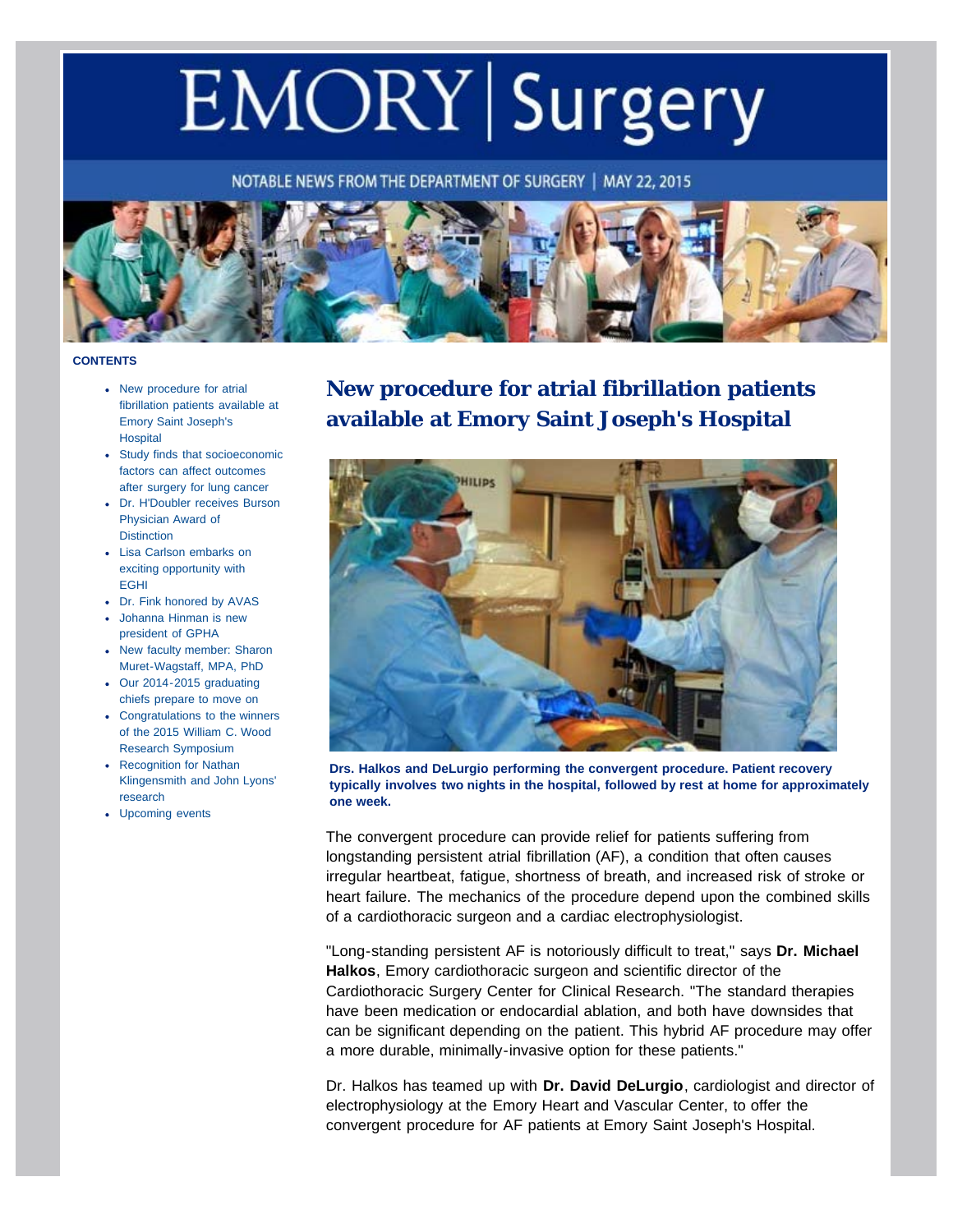The procedure strives to restore regular rhythm to the heart by blocking the abnormal electrical signals that cause an irregular heartbeat through minimally invasive means. It is performed under general anesthesia and takes approximately four hours. Dr. Halkos begins by making a small incision in the abdomen to gain access to the outside of the heart through the diaphragm. He then uses epicardial ablation to create lesions on the posterior left atrial wall and around the pulmonary veins on the heart. After the surgical portion of the procedure, Dr. DeLurgio performs a standard endocardial ablation where he can use mapping systems to check the surgical ablation lines and complete the lesion set endocardially.

"This method combines the best of what the electrophysiologist and the surgeon have to offer," says Dr. Halkos. "The surgeon ablates the back of the left atrium, which is typically the most challenging part of the operation for the electrophysiologist. The electrophysiologist can use advanced mapping techniques to ensure successful ablation, and reliably ablate the pulmonary veins and other specific lesion sets. Although short-term results are encouraging, longer-term follow-up is needed."

To begin measuring the overall effectiveness of the procedure, Drs. Halkos and DeLurgio will be participating in a randomized clinical trial comparing hybrid AF ablation to conventional endocardial ablation.

<span id="page-1-0"></span>

**Felix Fernandez**

## **Study finds that socioeconomic factors can affect outcomes after surgery for lung cancer**

"Nonclinical Factors Associated with 30-Day Mortality after Lung Cancer Resection: An Analysis of 215,000 Patients Using the National Cancer Data Base," published by the *Journal of the American College of Surgeons*, found that residents of low-income neighborhoods with lesser numbers of high school graduates may be more likely to die after lung cancer surgery than more affluent patients.

The Emory authors had expected that outcomes would be linked with social and economic factors, said senior author and cardiothoracic surgeon **Felix Fernandez, MD**. "The clinical variables for short-term survival after lung cancer surgery are well known," he said. "The effects of non-clinical factors are less appreciated. We hope studies like ours will focus attention on access and quality initiatives in those groups at risk for poor outcomes."

Dr. Fernandez and his Emory team, which included fellow cardiothoracic surgeon **Manu Sancheti, MD**; research oncologist **Theresa Gillespie, PhD**; cardiothoracic surgery resident **John Melvan, MD, PhD**; biostaticians **Dana Nickleach, MA**, and **Yuan Liu, PhD**; radiation oncologist **Kristin Higgins, MD**; hematologist and medical oncologist **Suresh Ramalingam, MD**; and cancer outcomes researcher **Joseph Lipscomb, PhD**; reviewed records for more than 200,000 patients who had lung cancer surgery from 2003 to 2011. The study was the largest analysis to date of 30-day mortality in patients undergoing surgical resection for lung cancer derived from a nationally generalizable database.

The majority of patients in the study were white and approximately 65 years old, with roughly equal numbers of men and women. Most didn't have radiation before surgery. The most common procedure performed was lobectomy, an operation to remove the lobe of the lung with diseased tissue. Most patients had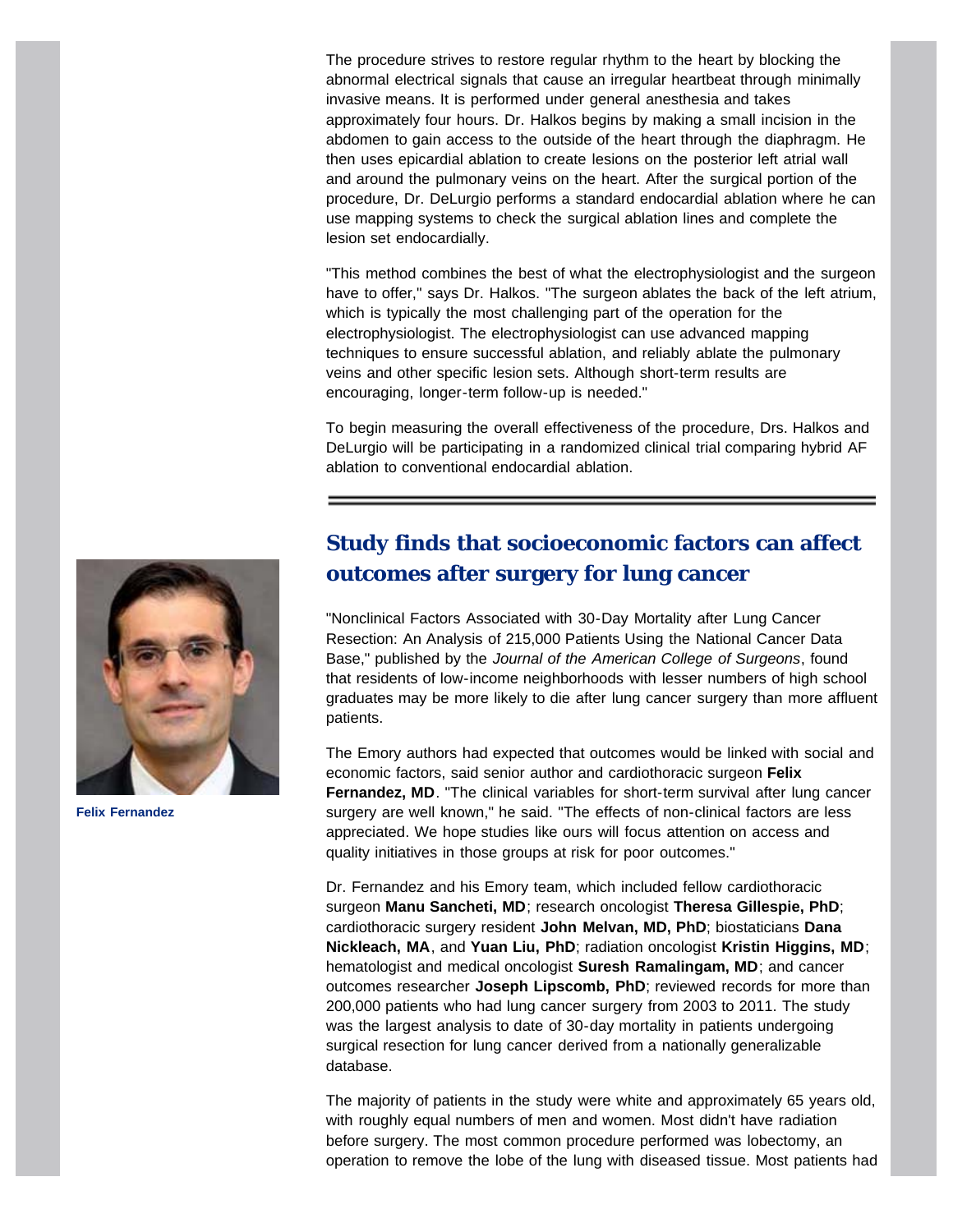Medicare or another government insurance program, and half of them had a household income of more than \$46,000. Most of them also received treatment at a university hospital or a comprehensive cancer center.

The researchers found that the standard clinical variables that influenced survival, such as age, gender, and other medical conditions, were joined by non-clinical variables like the neighborhoods where patients lived and the type of hospital where they were treated. Patients had poorer odds of surviving 30 days after surgery if they were older, had other complex medical conditions, or more advanced tumors. The likelihood of 30-day survival was also worse for patients that lived in lower income households, resided in less-educated communities, and that had received treatment at non-academic medical centers.

Patients from communities with a median household income of less than \$30,000 were 25 percent more likely to die within 30 days of surgery than those living in neighborhoods with a median household income higher than \$46,000. Similarly, patients from less-educated communities were 16 percent more likely to die within 30 days of their operation than those from better educated communities. Possible reasons for these stats include poorer access to cancer screening and other preventive health care for these patients.

The finding that community hospitals yielded poorer outcomes builds on earlier research showing that patients have better outcomes when both hospitals and surgeons do high volumes of the procedure. The study also notes that, ideally, cancer treatment centers encompass a specialized environment with the proper infrastructure and precise observation of quality improvement protocols designed for continual evaluation and enhancement. High volume hospitals are also often better equipped to provide team-based expertise for complex cases, have physicians that specialize in the diagnosis and treatment of rare cancer types, and use a centralized method for delivering complex medical and surgical care.

"The quality of care needs to be uniform across the country for high risk procedures, so that regardless of the treatment center, whether it is a community hospital or big academic tertiary care center, the results are going to be similar," Dr. Fernandez says.

One limitation of the study was its reliance on a large U.S. cancer registry, which only covers about 70 percent of cases, the researchers note. The researchers also relied on 2000 census data for socioeconomic analysis, which might have overlooked changes in demographics during the study period.

<span id="page-2-0"></span>

**Peter H'Doubler**

#### **Dr. H'Doubler receives Burson Physician Award of Distinction**

Emory vascular surgeon **Dr. Peter B. H'Doubler, Jr.**, was named the 25th recipient of Emory Saint Joseph Hospital's annual E. Napier "Buck" Burson Physician Award of Distinction. The award is Emory Saint Joseph's highest honor for physician service and is named for the late Dr. Burson, a longtime Dunwoody resident, who was a leader in the field of gastroenterology.

Burson Award recipients are selected for their contribution to the quality of medicine practiced at Emory Saint Joseph's, leadership as a member of the medical staff, and adherence to the Mercy philosophy and contribution to the Mercy mission in Atlanta (Saint Joseph's was founded in 1880 by the Sisters of Mercy and was Atlanta's first hospital; its guiding principle is that all patients should be treated with dignity, respect, and compassion).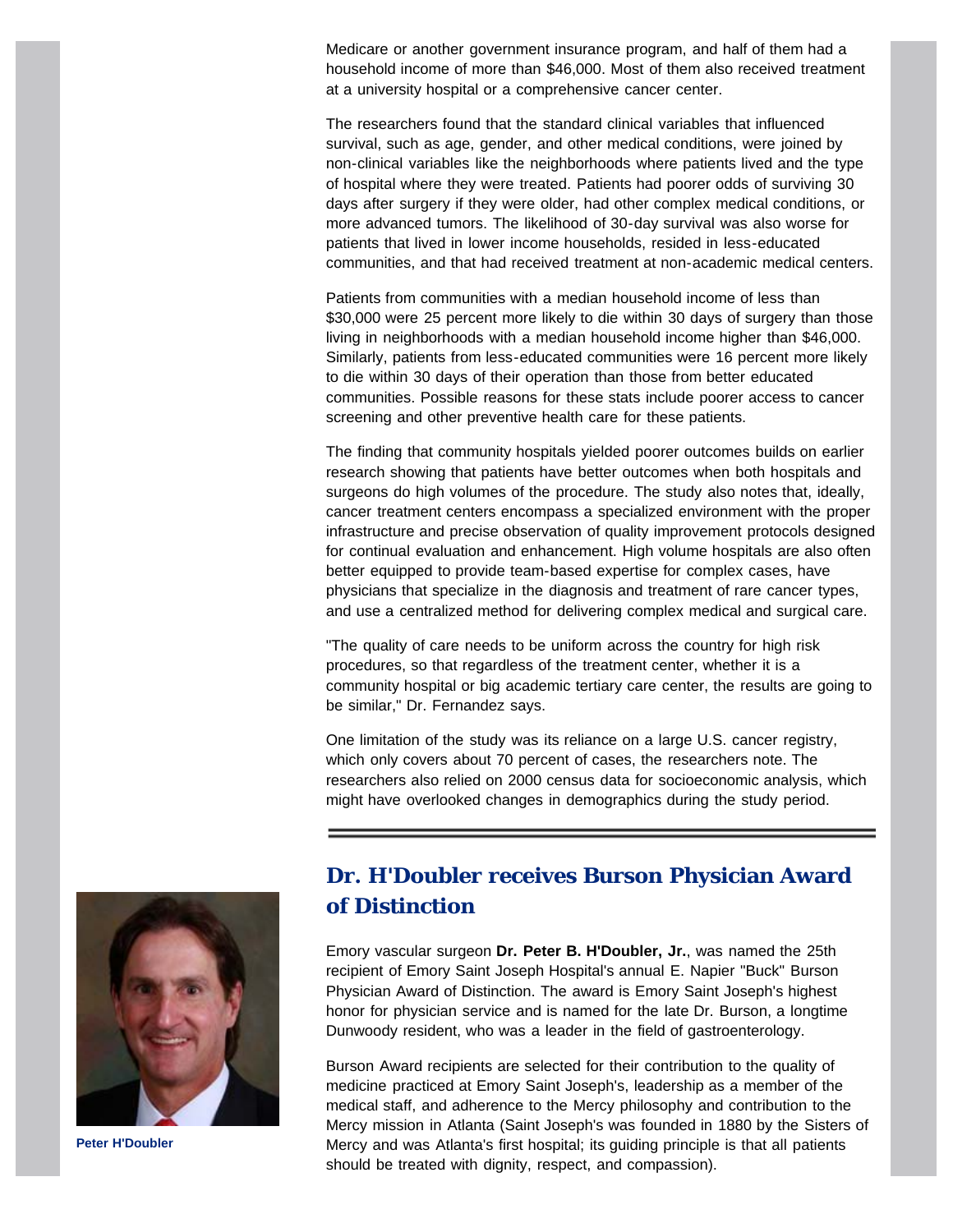Dr. H'Doubler has practiced at Emory Saint Joseph's since 1991. He began working with Dr. Harold Harrison, a renowned vascular surgeon at the hospital, in 1993. "Dr. Harrison had a tremendous impact on my life. He was a brilliant technical surgeon who gave me every opportunity, and he was a pioneer in vascular surgery at Saint Joseph's and the southeastern United States," says Dr. H'Doubler.

During Dr. H'Doubler's years of service at Emory Saint Joseph's, he has worked as the director of the non-invasive Vascular Laboratory, the chief of the Vascular Surgery section, and the head of Vascular Services at the Heart and Vascular Institute.

In 1999, Dr. H'Doubler developed a technique to place an intraortic balloon pump (IABP) through the axillary artery in the chest of patients awaiting heart transplant. Before he introduced this innovative procedure, IABPs were only used for one or two days. With this life-saving technique, the IABP could be left in place much longer, patients were more comfortable, and there were fewer complications.

In addition to his medical contributions at Emory Saint Joseph's, Dr. H'Doubler has served on the board of directors of the Mercy Foundation for nearly 20 years. A longtime supporter of the Mercy mission, he has cared for many Mercy Care patients needing vascular treatment or evaluation, something he learned from his father and grandfather, both surgeons. "They would always take care of patients regardless of their financial ability to pay, and this has always been important to me."

A veteran of World War II and recipient of the Bronze Star for his heroic actions on the beaches of Iwo Jima, Dr. Burson was chief of the medical staff at Emory Saint Joseph's for 25 years, leading the hospital after its relocation to Sandy Springs in 1978. During his tenure at Emory Saint Joseph's, he also pioneered the diagnostic tool of GI endoscopy.

"I am truly honored to receive this award, because I know what Dr. Burson meant to this hospital. He was actively involved in the care of his patients and demanded the best from his colleagues, and I was fortunate to take care of Dr. Burson near the end of his life," Dr. H'Doubler says.

<span id="page-3-0"></span>

**Lisa Carlson**

## **Lisa Carlson embarks on exciting opportunity with EGHI**

While she may be leaving the Department of Surgery and the Emory Transplant Center (ETC), **Lisa Carlson** is not leaving Emory. "I'm pleased to be remaining an active member of the Emory community I have served for over 13 years," she says. "I look forward to working with many of the same people in new ways."

Ms. Carlson will be the associate director of management and operations for the Child Health and Mortality Prevention Surveillance network (CHAMPS) of the Emory Global Health Institute, Rollins School of Public Health. EGHI is the lead partner in the new initiative, which seeks to impact causes of childhood mortality in 20 locations in Africa and South Asia and is funded by the Bill and Melinda Gates Foundation. "I'll be providing administrative and operational leadership for the start-up and implementation of CHAMPS, and working with our collaborators at the International Association of National Public Health Institutes, the CDC, the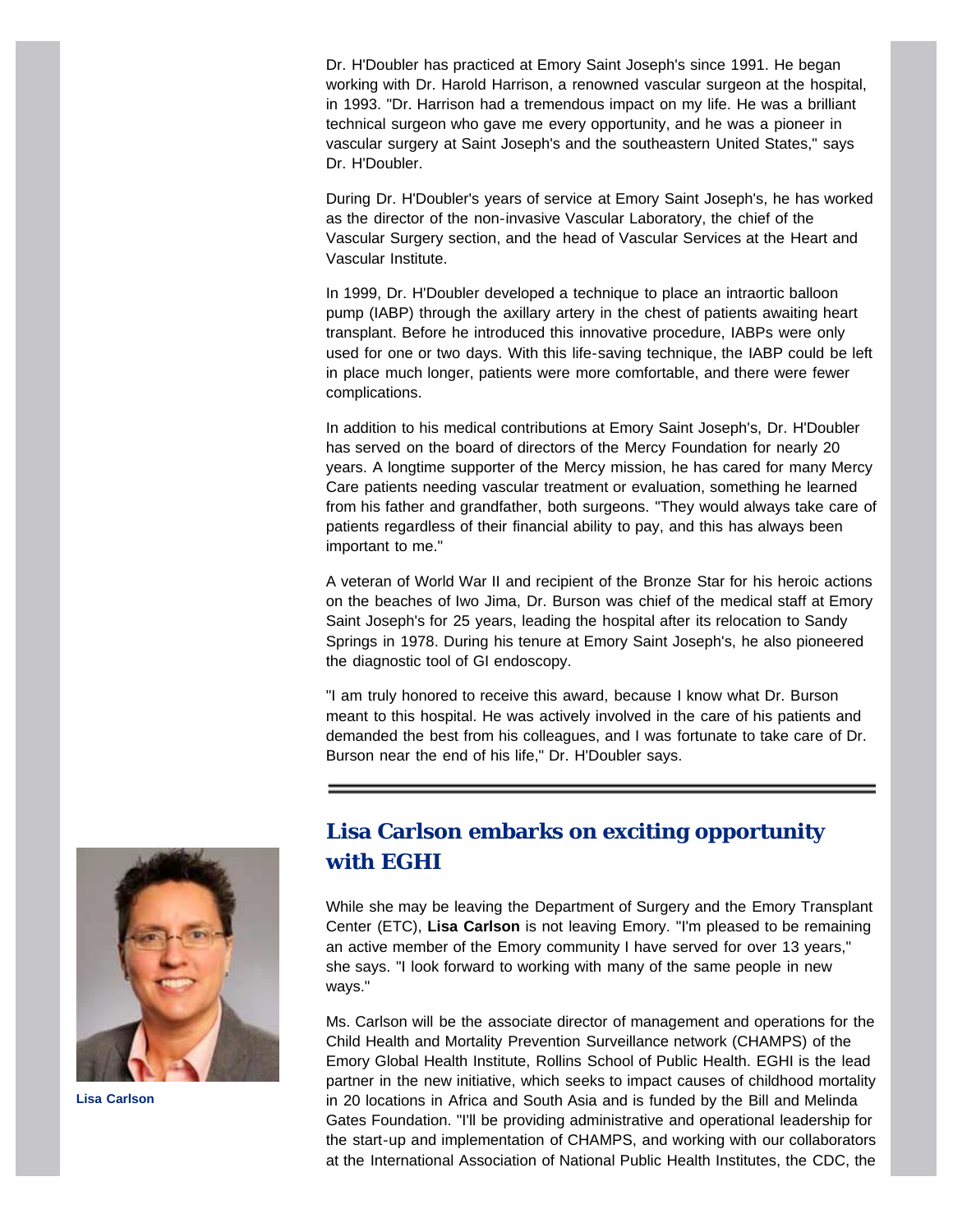Public Health Informatics Institute, and the ISGlobal/Hospital Clinic-University of Barcelona," she says.

Ms. Carlson joined the ETC as academic program director in 2004, and over the next six years facilitated the ETC faculty's undertakings to the degree that academic productivity grew more than 350%. Her role expanded when she was appointed director of academic programs and administration of the Department of Surgery in 2009. In 2012, she was promoted to the Department's director of academic affairs, and her role in research widened to include faculty development and promotions. In 2014, she also began working with the research programs of the Brain Health Initiative, a collaborative effort of the departments of psychiatry and neurology.



**The Emory Surgery research administration team and lab staff with Lisa Carlson and clinical administrator Lisa Fisher. Ascending left row, front to back: Yasmin Ali, Tracy Obertone, Millicent Scott, Caroline Clear, Brad Harten, Blake Harrington. Right row: Shundra Holcombe, Ms. Fisher, Ms. Carlson, Kristin Onken, and Tara Falk.**

Throughout her years of service to Emory Surgery and the ETC, Ms. Carlson remained an active public health professional. She is a graduate of the Rollins School of Public Health and has served as an adjunct faculty of the institution since 2000. She was honored with the school's Outstanding Teaching and Mentoring Adjunct Faculty Award in 2015.

In addition to teaching, Ms. Carlson's commitment to RSPH was illustrated by serving as president of its Alumni Board of Governors in 1999 and, more recently, representing RSPH on the Emory Alumni Board. She also led a team that raised over \$34,000 for scholarships and other needs through selling commemorative plaques for auditorium seats in the Claudia Nance Rollins Building during Campaign Emory.

As a long-standing member of the American Public Health Association (APHA), Ms. Carlson is serving her fourth year on the executive board and is its immediate past chair. She was the youngest president of the Georgia Public Health Association in 2001, and was named an honorary lifetime member of the organization in 2014. In 2008, she was honored with the Sarah Mazelis Award of APHA's Public Health Education and Health Promotion Section, given in recognition of outstanding performance by a health education practitioner.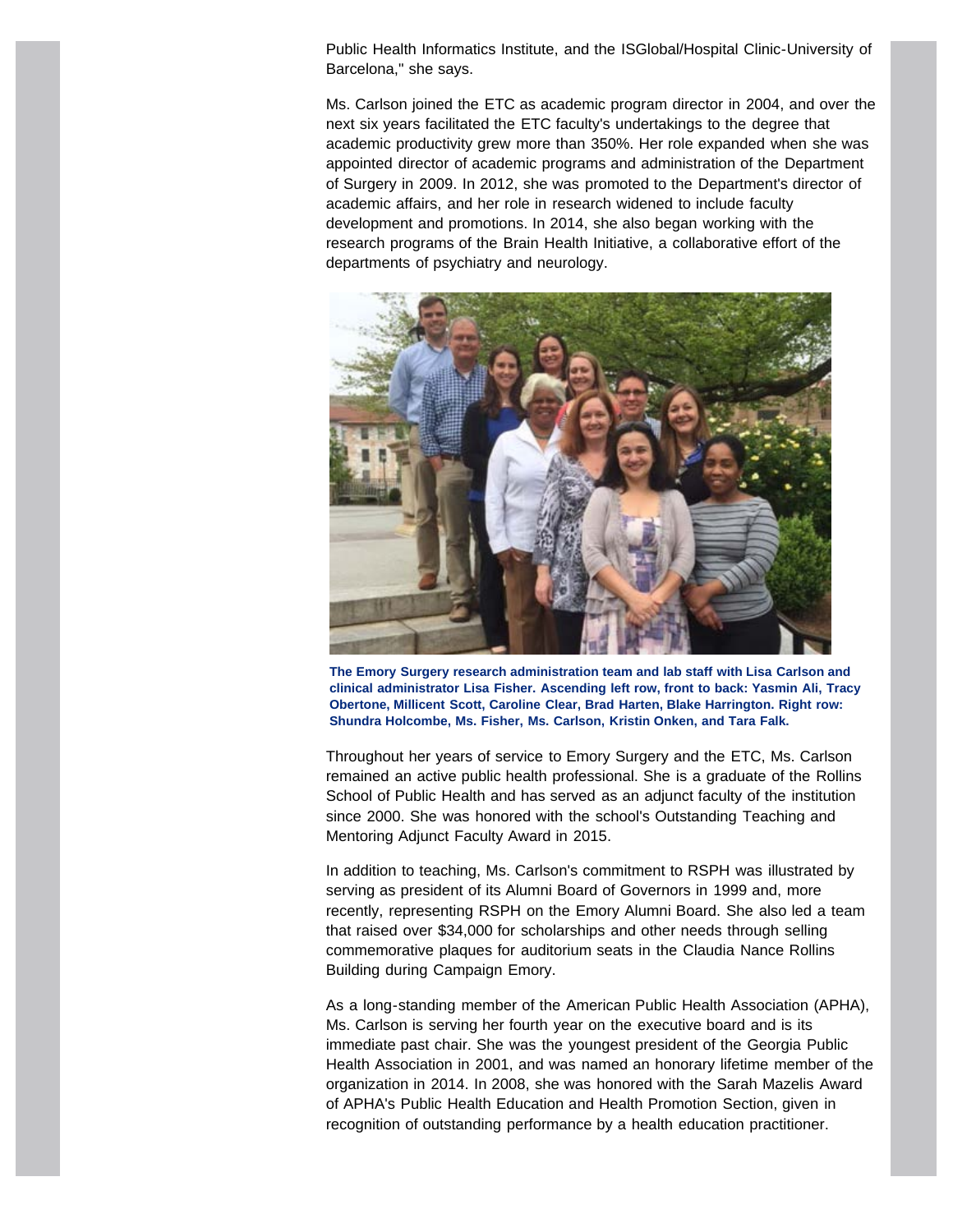"I'm very proud to have served with such tremendously talented and committed teams of professionals in Emory Surgery and the ETC," she says. "I hope our paths will continue to cross even as I look forward to this next stage in my Emory journey."

*With Lisa Carlson's departure, the Department of Surgery is reorganizing itself to align with Emory Medicine's initiatives regarding shared service models. The search for a Research Administrative Service Center Administrator (RAS) is in process. This person would replace Ms. Carlson by managing pre and post research awards for the Surgical Shared Services Departments and Brain Health Departments. As for the remaining responsibilities undertaken by Ms. Carlson's former position — faculty promotions, biorepository and laboratory management, clinical trials oversight and award implementation — the Department is devising short and long term plans that will be forthcoming. For any assistance, concerns, or questions regarding direction in this matter, please contact clinical administrator Lisa Fisher at 404.712.0076 or [lfishe4@emory.edu.](mailto:lfishe4@emory.edu)*

#### **Dr. Fink honored by AVAS**

Professor of Surgery Emeritus **Dr. Aaron Fink's** distinguished years of service to the nation's veterans was recognized by the Association of VA Surgeons (AVAS) during its 39th Annual Symposia in Miami, May 3-5. "I was simultaneously honored and humbled," says Dr. Fink, as he comments on his receipt of the AVAS Distinguished Service Award. "Many of the previous recipients were personal heroes of mine."

Dr. Fink's first VA experience was at the Ann Arbor VAMC while a resident at the University of Michigan, which was followed by his affiliation with the Sepulveda VAMC during his UCLA School of Medicine faculty appointment in the 1980s.

Dr. Fink joined Emory in 1993 and was installed as chief of the surgical service at the Atlanta VAMC, a position he held until 2003, after which he was service line manager of the VA's surgical and perioperative care program. During his VA tenure, he served on the VA Surgical Field Advisory Committee and the Executive Committee of the National Veterans Affairs Surgical Quality Improvement Program (NSQIP), chaired the AVAS Council of Surgical Chiefs, and was president of AVAS from 2005-2006.

In 2009, he assumed the position of chief surgical consultant for the VA Southeast Network (VISN7), the oversight organization for all VA medical centers and outpatient clinics in Alabama, Georgia, and South Carolina. He also began intermittently serving as VISN7's acting chief medical officer.

One of Dr. Fink's primary achievements was leading the study that examined the feasibility of implementing the VA's NSQIP in private sector hospitals, which led to the adoption of NSQIP by the American College of Surgeons. Another was being co-principal investigator of the largest study ever conducted of the surgical informed consent process, known as the "Repeat-Back Trial." Based on a simple process of asking patients to repeat back a physician's description of an upcoming procedure or treatment, the study provided affirmation for an easily enacted method for avoiding patient-caregiver misunderstandings, promoting efficiency, and avoiding hospital readmissions.

<span id="page-5-0"></span>

**Aaron Fink**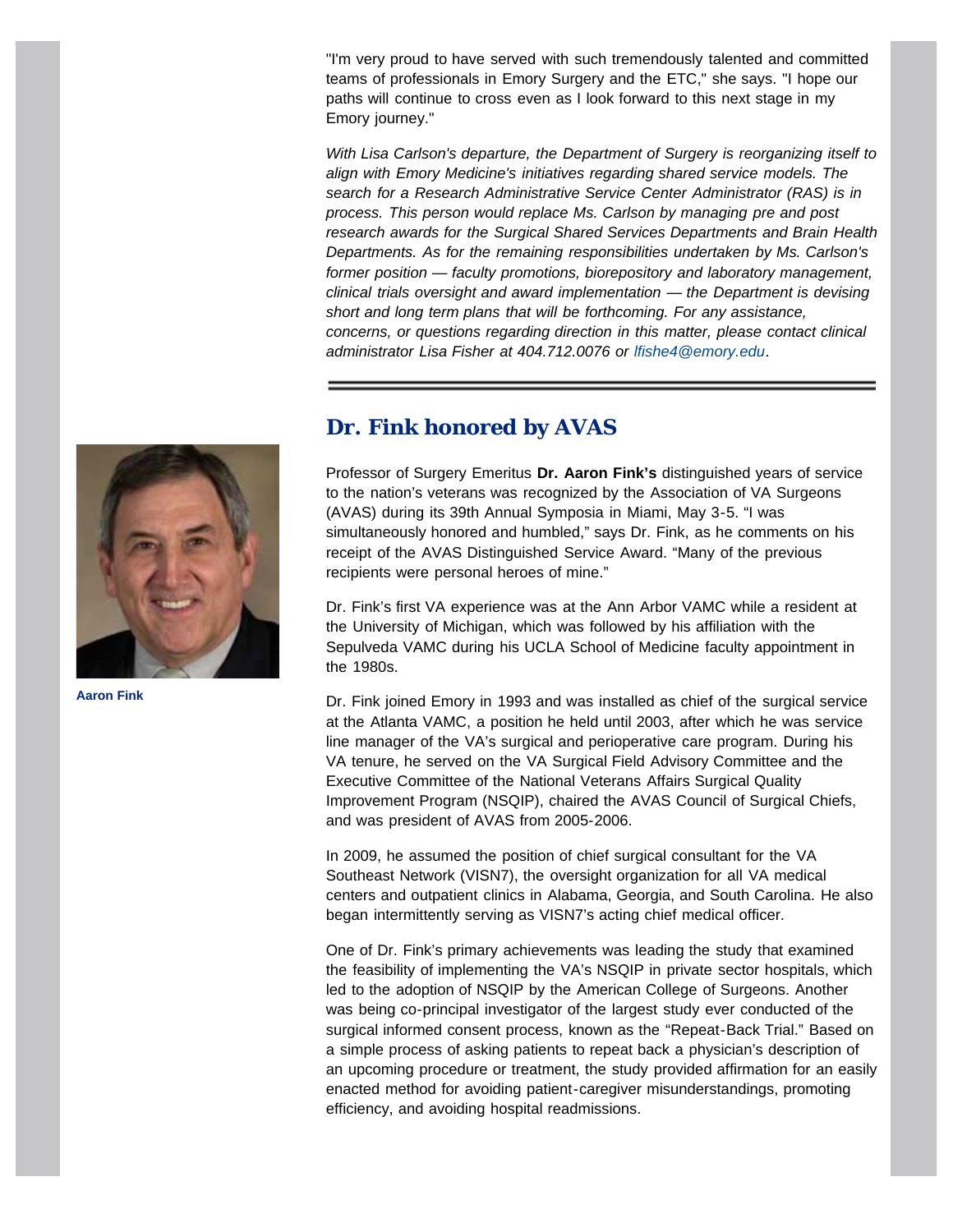<span id="page-6-0"></span>

**Johanna Hinman**

#### **Johanna Hinman is new president of GPHA**

During the 86th Annual Meeting of the Georgia Public Health Association, **Johanna Hinman** accepted the gavel as the GPHA's new president. GPHA represents the largest group of public health professionals in the Southeast, and is an affiliate of the American Public Health Association (APHA). GPHA advocates for conditions in which all people and communities can be healthy, promotes the scientific foundation of public health practice and policy, and assures that a continuous voice broadly represents public health in Georgia.

Ms. Hinman has been an active member of GPHA and APHA since 1997 and has held numerous leadership positions in each. "Representing Georgia's public health professionals as president of the GPHA is an honor," she says.

Ms. Hinman has been associate director of education for the Emory Department of Surgery since 2012. She manages the Office of Surgical Education, which encompasses the general surgery residency, medical student programs, other educational courses offered by Department of Surgery faculty, and the Carlos and Davis Center for Surgical Anatomy and Technique. She works closely with **Dr. Keith Delman**, program director of the general surgery residency, and **Dr. Barbara Pettitt**, director of medical student education.

Ms. Hinman earned an MPH in Behavioral Sciences and Health Education from the Rollins School of Public Health (RSPH), where she serves on the adjunct faculty and teaches in the Executive Master of Public Health program. Prior to joining Emory Surgery, she served for eight years at the RSPH's Emory Prevention Research Center, where she administered the core PRC grant. She is also a Master Certified Health Education Specialist (MCHES).

<span id="page-6-1"></span>

**Sharon Muret-Wagstaff**

## **New faculty member: Sharon Muret-Wagstaff, PhD, MPA**

**Title:** Associate Professor, Thalia and Michael Carlos and Alfred A. Davis Center for Surgical Anatomy and Technique (CSAT), Department of Surgery, Emory University School of Medicine

**Dr. Muret-Wagstaff** received her MS in public health at the University of Minnesota, an MPA in policy and management at the John F. Kennedy School of Government, Harvard University, and a PhD in developmental psychology at the University of Minnesota.

Dr. Muret-Wagstaff 's work concentrates on the development of learning and performance systems at the individual, team, and organizational levels to increase quality of care and patient safety. She is founding faculty director of the CMS Learning Systems Program for the Innovation Center at the Centers for Medicare & Medicaid Services, a position she still holds as she joins Emory.

In her former role as assistant professor of anaesthesia at Harvard and vice chair for faculty development and innovation in anesthesiology at Beth Israel Deaconess Medical Center, Dr. Muret-Wagstaff spearheaded design and implementation of an institutional infrastructure that enabled more than 400 surgeons, anesthesiologists, and nurses to collaborate across disciplines; conduct rapid cycle improvements; and participate in professional development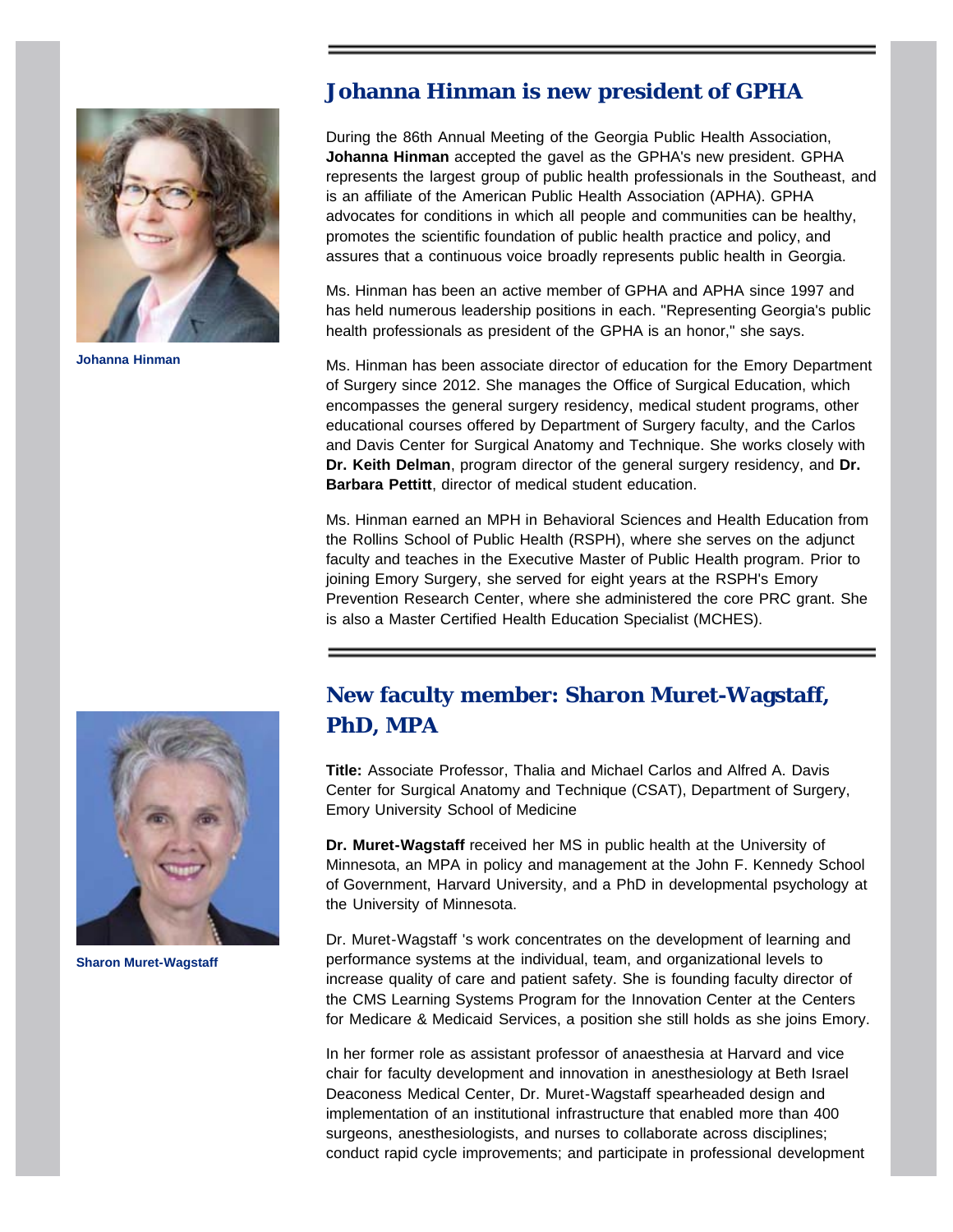in scholarship, education, clinical innovation, and leadership. While at Harvard, she also led formulation of the simulation-based Harvard Assessment of Anesthesia Resident Performance instrument and created the faculty development in education design for ACGME programs at Massachusetts General Hospital and Brigham and Women's Hospital.

Dr. Muret-Wagstaff founded international fellowship programs for the Institute for Healthcare Improvement in Cambridge. Two of the physician training programs she co-led for this effort — the pediatric residency program at the University of Minnesota and the Harvard Pediatric Health Services Fellowship Program received the Academic Pediatric Association's top annual education program award. At the national level, Dr. Muret-Wagstaff has served on numerous federal scientific review panels and as a judge for the VA's Robert Carey Performance Excellence Award. Currently, she is a judge for the Baldrige National Quality Award of the National Institute of Standards and Technology, which recognizes organizational performance excellence in healthcare and other sectors.

For the Emory Department of Surgery, Dr. Muret-Wagstaff will collaborate to establish an interdisciplinary leadership team to drive and manage future team training activities at both Emory University and Grady Memorial hospitals. She will also be a member of the advisory board of the Carlos and Davis Center for Surgical Anatomy and Technique.

#### <span id="page-7-0"></span>**Our 2014-2015 graduating chiefs prepare to move on**



**Emory Surgery's 2014-2015 chief residents and select faculty at the annual chiefs banquet, which was held on Saturday, May 16, at the Carter Center.**

Front row, left to right: **Denis Foretia**, who will be joining the faculty at Johns Hopkins; **Alessandrina Freitas**, plastic surgery fellowship, University of Virginia; **Snehal Patel**, endocrine fellowship, University of Pittsburgh; **Amareshwar Chiruvella**, minimally invasive surgery fellowship, University of Nebraska; and **Jahnavi Srinivasan**, director of surgical simulation and elective programs.

Second row: **Benjamin Martin**, endosurgery fellowship, Emory; **Richard Lee**,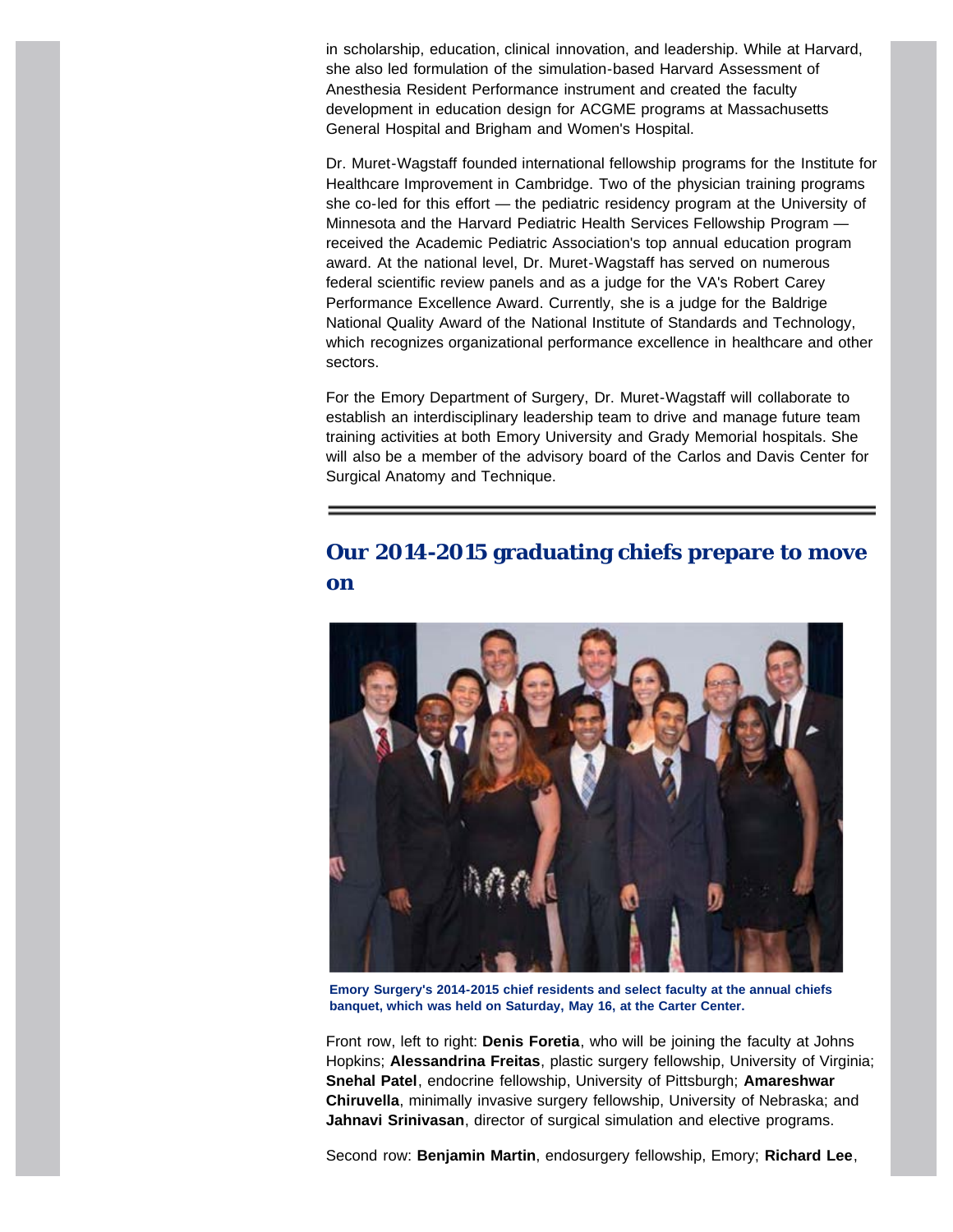thoracic surgery fellowship, Medical University of South Carolina; **Juliet Emamaullee**, transplant fellowship, University of Alberta; **Ximena Pinell**, plastic surgery fellowship, Emory; **Keith Delman**, program director of the general surgery residency; and **Robert Allen**, vascular surgery fellowship, University of Texas Southwestern Medical Center.

Back: **John Sweeney**, chair of Emory Surgery; **Brendan Dewan**, fellowship in thoracic surgery, University of Colorado Denver.

### <span id="page-8-0"></span>**Congratulations to the winners of the 2015 William C. Wood Research Symposium**



**Front row, left to right: symposium winners Drs. Lauren Postlewait, Laura Higginbotham, and Hart Squires (due to clinical commitments, Dr. Chris Derderian is not pictured); Dr. Nicole Turgeon, director of extramural studies for Emory's general surgery residency. Back row: Dr. John Sweeney, Dr. William Wood, Dr. John Alverdy.**

The inaugural William C. Wood Research Symposium was held on April 30. Keynote speaker **John C. Alverdy, MD**, presented "Collapse of Commensalism, the Emerging Pathobiome and the Immunopathology of Sepsis" at Surgical Grand Rounds in the EUH Auditorium, after which the research of the Department of Surgery's medical students, postdocs, residents, and fellows was showcased.

Cash awards were given for the best oral presentations and posters in the clinical and basic science categories.

#### **Best 2015 Oral Presentations**

**Laura Higginbotham, MD – Basic Science:** PGY2 resident, finishing the first year of her 2014-2016 research sabbatical in Dr. Andrew Adams' lab.

**M. Hart Squires, MD, MS – Clinical Science:** PGY3 resident, completed a 2012-2014 research sabbatical under the mentorship of Dr. David Kooby and Dr. Shishir Maithel.

#### **Best 2015 Poster Presentations**

**S. Christopher Derderian, MD – Basic Science:** PGY3 resident, completed a 2012-2014 research sabbatical under the mentorship of Dr. Tippi MacKenzie in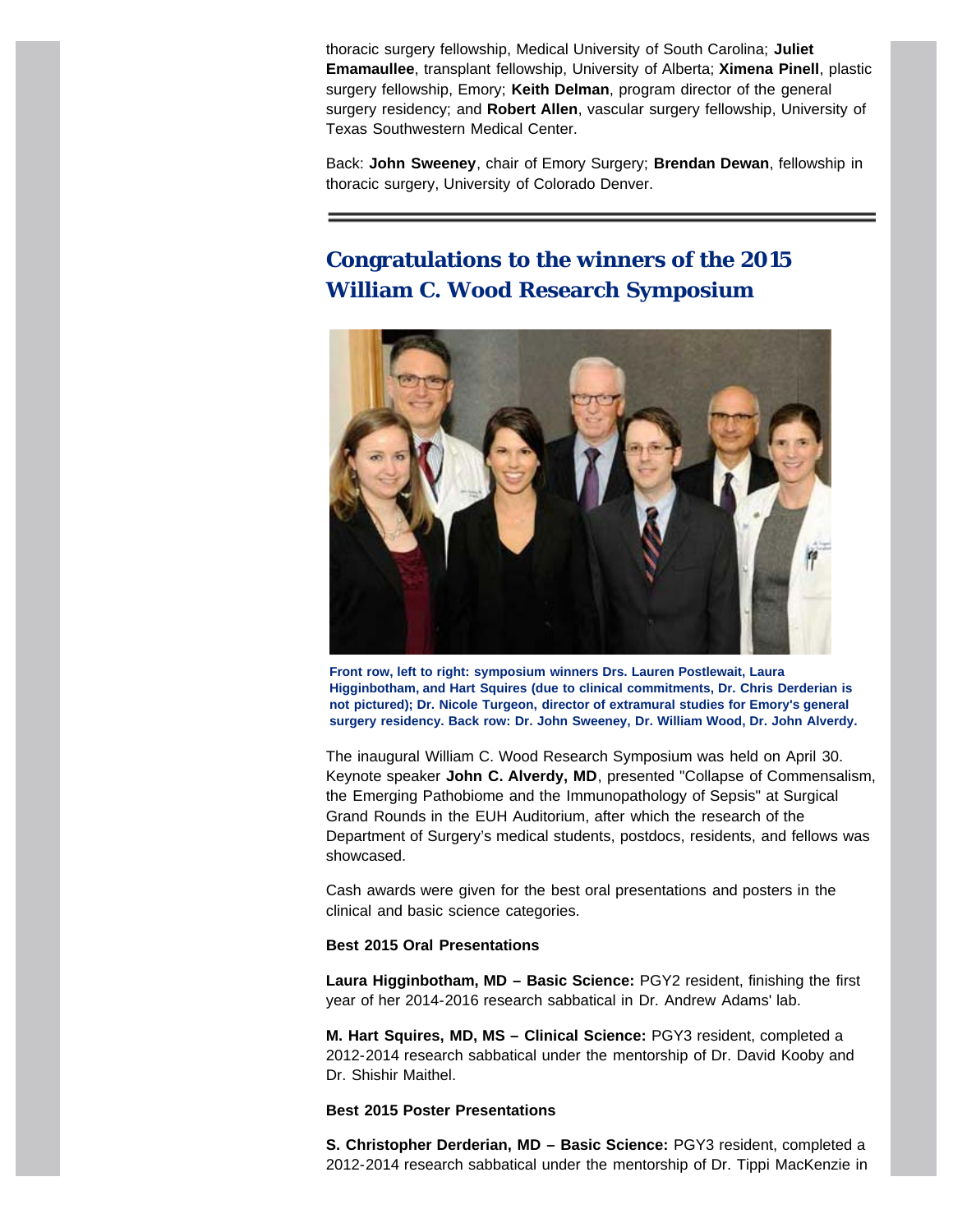her pediatric surgery lab at the University of California, San Francisco.

**Lauren M. Postlewait, MD – Clinical Science:** PGY3 resident, doing a 2014- 2016 research sabbatical under the mentorship of Dr. Shishir Maithel.

<span id="page-9-0"></span>

**Nathan Klingensmith**



**John Lyons**

#### **Recognition for Nathan Klingensmith and John Lyons' research**

**Dr. Nathan Klingensmith** and **Dr. John Lyons**, general surgery residents doing research sabbaticals in **Dr. Craig Coopersmith's** lab, received travel awards from the Shock Society, the leading shock and sepsis basic science society in the country. Travel awards are based on scientific merit and are highly competitive, with only 40 distributed each year. The awards will allow the two residents to attend and participate in the 38th Annual Conference on Shock in Denver, June 6-9. This is the second Shock Society travel award Dr. Lyons has received.

Dr. Klingensmith is working with Dr. Coopersmith, vice chair of research of the Department of Surgery, and **Dr. Mandy Ford**, scientific director of the Emory Transplant Center, on their investigations of the effect of chronic alcohol ingestion on the pathophysiology of sepsis. "I'm examining the role altered intestinal permeability plays on the host response to sepsis, alcohol, and the combination of the two. We suspect that the response may potentially be controlled by differences in tight junction protein expressions," he says.

Dr. Lyons is working with Dr. Coopersmith on mechanisms of compromised gut integrity during sepsis. "My role has been to assist sepsis-induced changes in intestinal epithelial enterocyte death and proliferation," he says. "Cell death in the gut epithelium of patients with severe sepsis may contribute to septic mortality, and we hope to gain insight into underlying mechanisms. By gaining a better understanding of how sepsis impacts the birth and death of intestinal enterocytes, we may be able to identify potential points of therapeutic intervention."

Dr. Klingensmith has also been chosen to present "Time Dependent Changes of Tight Junctions Alter Intestinal Permeability in Alcohol Fed Mice with Septic Peritonitis" at the Annual Postdoctoral Research Day Symposium of the Emory Office of Postdoctoral Education on Thursday, May 28, 2015. His was one of only nine oral presentations selected from a total of more than 50 applicants from across the university.

<span id="page-9-1"></span>Dr. Klingensmith's abstract describes the discovery that sepsis, chronic alcohol ingestion, and their combination increased intestinal permeability to large molecules in mice by affecting expression of tight junction proteins. Permeability was most pronounced at one hour and 24 hours after sepsis. The study concluded that understanding the temporal mechanistic changes influencing this permeability could guide future treatments relevant to the time of presentation following septic insult in patients with histories of habitual alcohol consumption.